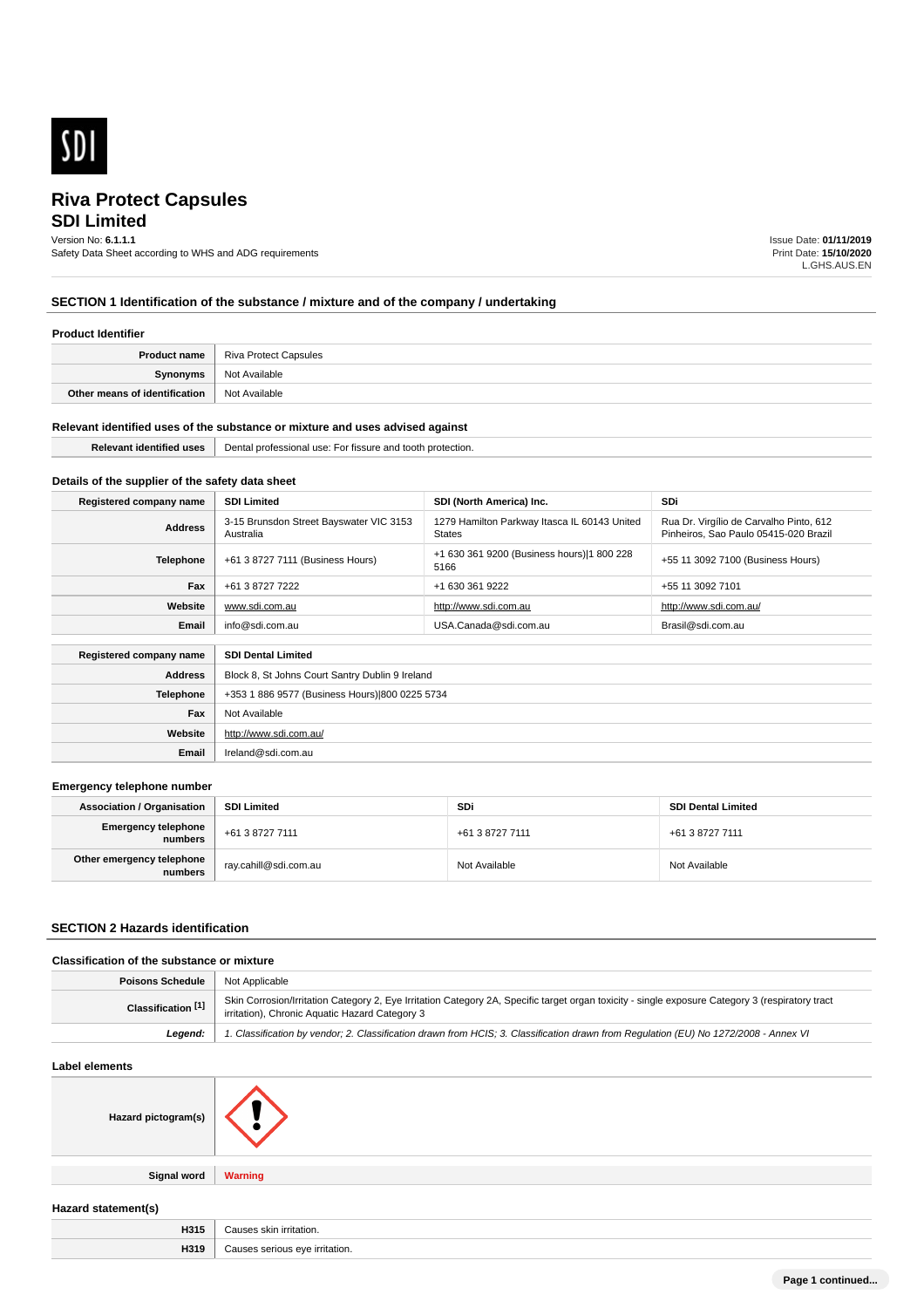| 11001           |          |
|-----------------|----------|
| H4 <sup>.</sup> | effects. |
|                 |          |

## **Precautionary statement(s) Prevention**

| P271             | Use only outdoors or in a well-ventilated area.                            |
|------------------|----------------------------------------------------------------------------|
| P <sub>261</sub> | Avoid breathing mist/vapours/spray.                                        |
| P <sub>273</sub> | Avoid release to the environment.                                          |
| P280             | Wear protective gloves/protective clothing/eye protection/face protection. |

#### **Precautionary statement(s) Response**

| P321           | Specific treatment (see advice on this label).                                                                                   |
|----------------|----------------------------------------------------------------------------------------------------------------------------------|
| P362           | Take off contaminated clothing and wash before reuse.                                                                            |
| P305+P351+P338 | IF IN EYES: Rinse cautiously with water for several minutes. Remove contact lenses, if present and easy to do. Continue rinsing. |
| P312           | Call a POISON CENTER or doctor/physician if you feel unwell.                                                                     |
| P337+P313      | If eye irritation persists: Get medical advice/attention.                                                                        |
| P302+P352      | IF ON SKIN: Wash with plenty of water.                                                                                           |
| P304+P340      | IF INHALED: Remove victim to fresh air and keep at rest in a position comfortable for breathing.                                 |
| P332+P313      | If skin irritation occurs: Get medical advice/attention.                                                                         |

#### **Precautionary statement(s) Storage**

| P405             | up                                                                                          |
|------------------|---------------------------------------------------------------------------------------------|
| <b>DA03+D933</b> | Store in a well-ventilated n'a<br>∵tiahtIv<br>' place.<br>∵closed.<br>Keer<br>containe<br>. |

#### **Precautionary statement(s) Disposal**

**P501** Dispose of contents/container to authorised hazardous or special waste collection point in accordance with any local regulation.

## **SECTION 3 Composition / information on ingredients**

#### **Substances**

See section below for composition of Mixtures

#### **Mixtures**

| <b>CAS No</b> | %[weight] | Name                     |  |
|---------------|-----------|--------------------------|--|
| Not Available |           | compartment 1 (powder)   |  |
| Not Available | 90        | glass powder             |  |
| 9003-01-4     | 10        | acrylic acid homopolymer |  |
| Not Available |           | compartment 1 (liquid)   |  |
| 9003-01-4     | 25        | acrylic acid homopolymer |  |
| 87-69-4       | 10        | tartaric acid            |  |

## **SECTION 4 First aid measures**

#### **Description of first aid measures**

| <b>Eye Contact</b>  | If this product comes in contact with the eyes:<br>Immediately hold eyelids apart and flush the eye continuously with running water.<br>Ensure complete irrigation of the eye by keeping eyelids apart and away from eye and moving the eyelids by occasionally lifting the upper<br>and lower lids.<br>▶ Continue flushing until advised to stop by the Poisons Information Centre or a doctor, or for at least 15 minutes.<br>Transport to hospital or doctor without delay.<br>Removal of contact lenses after an eye injury should only be undertaken by skilled personnel. |
|---------------------|---------------------------------------------------------------------------------------------------------------------------------------------------------------------------------------------------------------------------------------------------------------------------------------------------------------------------------------------------------------------------------------------------------------------------------------------------------------------------------------------------------------------------------------------------------------------------------|
| <b>Skin Contact</b> | If skin contact occurs:<br>Immediately remove all contaminated clothing, including footwear.<br>Flush skin and hair with running water (and soap if available).<br>Seek medical attention in event of irritation.                                                                                                                                                                                                                                                                                                                                                               |
| Inhalation          | If fumes or combustion products are inhaled remove from contaminated area.<br>Seek medical attention.                                                                                                                                                                                                                                                                                                                                                                                                                                                                           |
| Ingestion           | Immediately give a glass of water.<br>First aid is not generally required. If in doubt, contact a Poisons Information Centre or a doctor.<br>Seek medical attention.                                                                                                                                                                                                                                                                                                                                                                                                            |

## **Indication of any immediate medical attention and special treatment needed**

Treat symptomatically.

## **SECTION 5 Firefighting measures**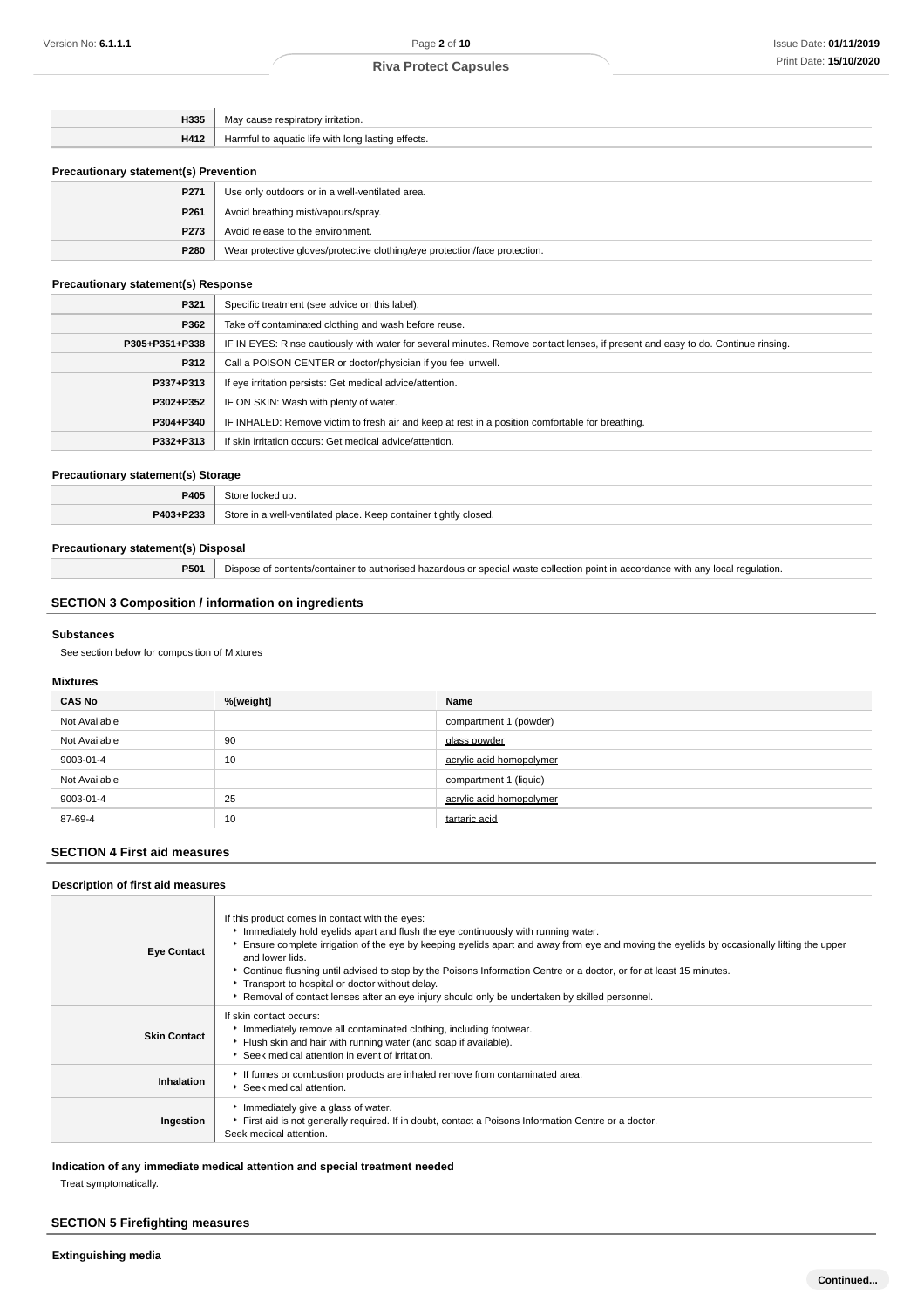Foam is generally ineffective.

**Special hazards arising from the substrate or mixture**

| Fire Incompatibility   None known |                                                                 |
|-----------------------------------|-----------------------------------------------------------------|
| <b>Advice for firefighters</b>    |                                                                 |
|                                   | Alert Fire Brigade and tell them location and nature of hazard. |

| <b>Fire Fighting</b>         | P. Alert Fire Drigage and ten trient location and nature of nazard.<br>▶ Wear breathing apparatus plus protective gloves.<br>• Prevent, by any means available, spillage from entering drains or water courses.<br>► Use water delivered as a fine spray to control fire and cool adjacent area.<br>DO NOT approach containers suspected to be hot.<br>Cool fire exposed containers with water spray from a protected location.<br>If safe to do so, remove containers from path of fire.<br>Equipment should be thoroughly decontaminated after use. |
|------------------------------|-------------------------------------------------------------------------------------------------------------------------------------------------------------------------------------------------------------------------------------------------------------------------------------------------------------------------------------------------------------------------------------------------------------------------------------------------------------------------------------------------------------------------------------------------------|
| <b>Fire/Explosion Hazard</b> | $\blacktriangleright$ Combustible.<br>Slight fire hazard when exposed to heat or flame.<br>Heating may cause expansion or decomposition leading to violent rupture of containers.<br>▶ On combustion, may emit toxic fumes of carbon monoxide (CO).<br>May emit acrid smoke.<br>Mists containing combustible materials may be explosive.<br>Combustion products include:<br>carbon dioxide (CO2)<br>other pyrolysis products typical of burning organic material.<br>May emit poisonous fumes.<br>May emit corrosive fumes.                           |
| <b>HAZCHEM</b>               | Not Applicable                                                                                                                                                                                                                                                                                                                                                                                                                                                                                                                                        |

#### **SECTION 6 Accidental release measures**

**Personal precautions, protective equipment and emergency procedures** See section 8

#### **Environmental precautions**

See section 12

#### **Methods and material for containment and cleaning up**

| <b>Minor Spills</b> | • Clean up all spills immediately.<br>Avoid contact with skin and eyes.<br>▶ Wear impervious gloves and safety goggles.<br>Trowel up/scrape up.<br>Place spilled material in clean, dry, sealed container.<br>Flush spill area with water.                                                                                                                                                                                                                                                                                                                                                                                                         |
|---------------------|----------------------------------------------------------------------------------------------------------------------------------------------------------------------------------------------------------------------------------------------------------------------------------------------------------------------------------------------------------------------------------------------------------------------------------------------------------------------------------------------------------------------------------------------------------------------------------------------------------------------------------------------------|
| <b>Major Spills</b> | Minor hazard.<br>Clear area of personnel.<br>Alert Fire Brigade and tell them location and nature of hazard.<br>• Control personal contact with the substance, by using protective equipment as required.<br>Prevent spillage from entering drains or water ways.<br>Contain spill with sand, earth or vermiculite.<br>Collect recoverable product into labelled containers for recycling.<br>Absorb remaining product with sand, earth or vermiculite and place in appropriate containers for disposal.<br>▶ Wash area and prevent runoff into drains or waterways.<br>If contamination of drains or waterways occurs, advise emergency services. |

Personal Protective Equipment advice is contained in Section 8 of the SDS.

## **SECTION 7 Handling and storage**

| Precautions for safe handling |                                                                                                                                                                                                                                                                                                                                                                                                                                                                                                                                                                                                                                                                                                                                                                                                                                                                                                                                                                       |
|-------------------------------|-----------------------------------------------------------------------------------------------------------------------------------------------------------------------------------------------------------------------------------------------------------------------------------------------------------------------------------------------------------------------------------------------------------------------------------------------------------------------------------------------------------------------------------------------------------------------------------------------------------------------------------------------------------------------------------------------------------------------------------------------------------------------------------------------------------------------------------------------------------------------------------------------------------------------------------------------------------------------|
| Safe handling                 | Avoid all personal contact, including inhalation.<br>▶ Wear protective clothing when risk of exposure occurs.<br>Use in a well-ventilated area.<br>Prevent concentration in hollows and sumps.<br>DO NOT enter confined spaces until atmosphere has been checked.<br>DO NOT allow material to contact humans, exposed food or food utensils.<br>Avoid contact with incompatible materials.<br>V When handling, DO NOT eat, drink or smoke.<br>Keep containers securely sealed when not in use.<br>Avoid physical damage to containers.<br>Always wash hands with soap and water after handling.<br>▶ Work clothes should be laundered separately. Launder contaminated clothing before re-use.<br>Use good occupational work practice.<br>• Observe manufacturer's storage and handling recommendations contained within this SDS.<br>Atmosphere should be regularly checked against established exposure standards to ensure safe working conditions are maintained. |
| <b>Other information</b>      | Store in a dry and well ventilated-area, away from heat and sunlight.<br>Do not store in direct sunlight.<br>Store between 5 and 25 deg. C.                                                                                                                                                                                                                                                                                                                                                                                                                                                                                                                                                                                                                                                                                                                                                                                                                           |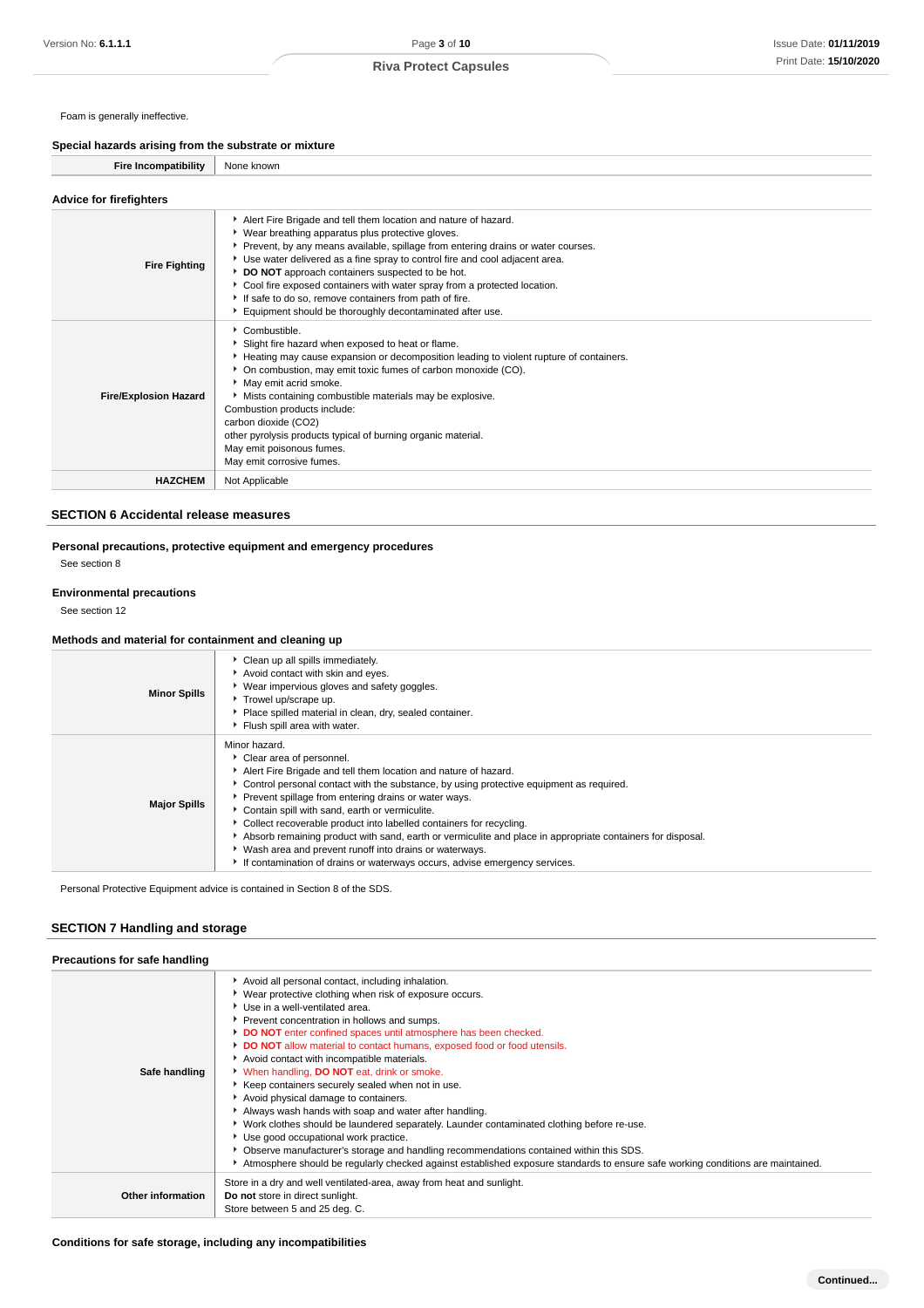| Suitable container                                       | <b>DO NOT</b> repack. Use containers supplied by manufacturer only.                                                                                                                                                                                                                                                                                                                                                                                                                                                                                                                                                                                                                                                                                                                                                                                                                                                                                                                                                                                                                                                                                                                                                                                                                                                                                                                                                          |                                                                                                                                                                                                                                                                                                                                                                          |  |                                         |                               |  |
|----------------------------------------------------------|------------------------------------------------------------------------------------------------------------------------------------------------------------------------------------------------------------------------------------------------------------------------------------------------------------------------------------------------------------------------------------------------------------------------------------------------------------------------------------------------------------------------------------------------------------------------------------------------------------------------------------------------------------------------------------------------------------------------------------------------------------------------------------------------------------------------------------------------------------------------------------------------------------------------------------------------------------------------------------------------------------------------------------------------------------------------------------------------------------------------------------------------------------------------------------------------------------------------------------------------------------------------------------------------------------------------------------------------------------------------------------------------------------------------------|--------------------------------------------------------------------------------------------------------------------------------------------------------------------------------------------------------------------------------------------------------------------------------------------------------------------------------------------------------------------------|--|-----------------------------------------|-------------------------------|--|
| Storage incompatibility                                  | None known                                                                                                                                                                                                                                                                                                                                                                                                                                                                                                                                                                                                                                                                                                                                                                                                                                                                                                                                                                                                                                                                                                                                                                                                                                                                                                                                                                                                                   |                                                                                                                                                                                                                                                                                                                                                                          |  |                                         |                               |  |
| <b>SECTION 8 Exposure controls / personal protection</b> |                                                                                                                                                                                                                                                                                                                                                                                                                                                                                                                                                                                                                                                                                                                                                                                                                                                                                                                                                                                                                                                                                                                                                                                                                                                                                                                                                                                                                              |                                                                                                                                                                                                                                                                                                                                                                          |  |                                         |                               |  |
| <b>Control parameters</b>                                |                                                                                                                                                                                                                                                                                                                                                                                                                                                                                                                                                                                                                                                                                                                                                                                                                                                                                                                                                                                                                                                                                                                                                                                                                                                                                                                                                                                                                              |                                                                                                                                                                                                                                                                                                                                                                          |  |                                         |                               |  |
| <b>Occupational Exposure Limits (OEL)</b>                |                                                                                                                                                                                                                                                                                                                                                                                                                                                                                                                                                                                                                                                                                                                                                                                                                                                                                                                                                                                                                                                                                                                                                                                                                                                                                                                                                                                                                              |                                                                                                                                                                                                                                                                                                                                                                          |  |                                         |                               |  |
| <b>INGREDIENT DATA</b>                                   |                                                                                                                                                                                                                                                                                                                                                                                                                                                                                                                                                                                                                                                                                                                                                                                                                                                                                                                                                                                                                                                                                                                                                                                                                                                                                                                                                                                                                              |                                                                                                                                                                                                                                                                                                                                                                          |  |                                         |                               |  |
| Not Available                                            |                                                                                                                                                                                                                                                                                                                                                                                                                                                                                                                                                                                                                                                                                                                                                                                                                                                                                                                                                                                                                                                                                                                                                                                                                                                                                                                                                                                                                              |                                                                                                                                                                                                                                                                                                                                                                          |  |                                         |                               |  |
| <b>Emergency Limits</b>                                  |                                                                                                                                                                                                                                                                                                                                                                                                                                                                                                                                                                                                                                                                                                                                                                                                                                                                                                                                                                                                                                                                                                                                                                                                                                                                                                                                                                                                                              |                                                                                                                                                                                                                                                                                                                                                                          |  |                                         |                               |  |
| Ingredient                                               | <b>Material name</b>                                                                                                                                                                                                                                                                                                                                                                                                                                                                                                                                                                                                                                                                                                                                                                                                                                                                                                                                                                                                                                                                                                                                                                                                                                                                                                                                                                                                         | TEEL-1                                                                                                                                                                                                                                                                                                                                                                   |  | TEEL-2                                  | TEEL-3                        |  |
| tartaric acid                                            | Tartaric acid                                                                                                                                                                                                                                                                                                                                                                                                                                                                                                                                                                                                                                                                                                                                                                                                                                                                                                                                                                                                                                                                                                                                                                                                                                                                                                                                                                                                                | 1.6 $mg/m3$                                                                                                                                                                                                                                                                                                                                                              |  | 17 $mg/m3$                              | 100 mg/m $3$                  |  |
| Ingredient                                               | <b>Original IDLH</b>                                                                                                                                                                                                                                                                                                                                                                                                                                                                                                                                                                                                                                                                                                                                                                                                                                                                                                                                                                                                                                                                                                                                                                                                                                                                                                                                                                                                         |                                                                                                                                                                                                                                                                                                                                                                          |  | <b>Revised IDLH</b>                     |                               |  |
| glass powder                                             | Not Available                                                                                                                                                                                                                                                                                                                                                                                                                                                                                                                                                                                                                                                                                                                                                                                                                                                                                                                                                                                                                                                                                                                                                                                                                                                                                                                                                                                                                |                                                                                                                                                                                                                                                                                                                                                                          |  | Not Available                           |                               |  |
| acrylic acid homopolymer                                 | Not Available                                                                                                                                                                                                                                                                                                                                                                                                                                                                                                                                                                                                                                                                                                                                                                                                                                                                                                                                                                                                                                                                                                                                                                                                                                                                                                                                                                                                                |                                                                                                                                                                                                                                                                                                                                                                          |  | Not Available                           |                               |  |
| acrylic acid homopolymer                                 | Not Available                                                                                                                                                                                                                                                                                                                                                                                                                                                                                                                                                                                                                                                                                                                                                                                                                                                                                                                                                                                                                                                                                                                                                                                                                                                                                                                                                                                                                |                                                                                                                                                                                                                                                                                                                                                                          |  | Not Available                           |                               |  |
| tartaric acid                                            | Not Available                                                                                                                                                                                                                                                                                                                                                                                                                                                                                                                                                                                                                                                                                                                                                                                                                                                                                                                                                                                                                                                                                                                                                                                                                                                                                                                                                                                                                |                                                                                                                                                                                                                                                                                                                                                                          |  | Not Available                           |                               |  |
| <b>Occupational Exposure Banding</b>                     |                                                                                                                                                                                                                                                                                                                                                                                                                                                                                                                                                                                                                                                                                                                                                                                                                                                                                                                                                                                                                                                                                                                                                                                                                                                                                                                                                                                                                              |                                                                                                                                                                                                                                                                                                                                                                          |  |                                         |                               |  |
| Ingredient                                               | <b>Occupational Exposure Band Rating</b>                                                                                                                                                                                                                                                                                                                                                                                                                                                                                                                                                                                                                                                                                                                                                                                                                                                                                                                                                                                                                                                                                                                                                                                                                                                                                                                                                                                     |                                                                                                                                                                                                                                                                                                                                                                          |  | <b>Occupational Exposure Band Limit</b> |                               |  |
| acrylic acid homopolymer                                 | Е                                                                                                                                                                                                                                                                                                                                                                                                                                                                                                                                                                                                                                                                                                                                                                                                                                                                                                                                                                                                                                                                                                                                                                                                                                                                                                                                                                                                                            |                                                                                                                                                                                                                                                                                                                                                                          |  | $\leq 0.01$ mg/m <sup>3</sup>           |                               |  |
| acrylic acid homopolymer                                 | Ε                                                                                                                                                                                                                                                                                                                                                                                                                                                                                                                                                                                                                                                                                                                                                                                                                                                                                                                                                                                                                                                                                                                                                                                                                                                                                                                                                                                                                            |                                                                                                                                                                                                                                                                                                                                                                          |  | $\leq$ 0.01 mg/m <sup>3</sup>           |                               |  |
| tartaric acid                                            | E                                                                                                                                                                                                                                                                                                                                                                                                                                                                                                                                                                                                                                                                                                                                                                                                                                                                                                                                                                                                                                                                                                                                                                                                                                                                                                                                                                                                                            |                                                                                                                                                                                                                                                                                                                                                                          |  | $\leq$ 0.01 mg/m <sup>3</sup>           |                               |  |
| Notes:                                                   |                                                                                                                                                                                                                                                                                                                                                                                                                                                                                                                                                                                                                                                                                                                                                                                                                                                                                                                                                                                                                                                                                                                                                                                                                                                                                                                                                                                                                              | Occupational exposure banding is a process of assigning chemicals into specific categories or bands based on a chemical's potency and the<br>adverse health outcomes associated with exposure. The output of this process is an occupational exposure band (OEB), which corresponds to a<br>range of exposure concentrations that are expected to protect worker health. |  |                                         |                               |  |
| <b>MATERIAL DATA</b>                                     |                                                                                                                                                                                                                                                                                                                                                                                                                                                                                                                                                                                                                                                                                                                                                                                                                                                                                                                                                                                                                                                                                                                                                                                                                                                                                                                                                                                                                              |                                                                                                                                                                                                                                                                                                                                                                          |  |                                         |                               |  |
| <b>Exposure controls</b>                                 |                                                                                                                                                                                                                                                                                                                                                                                                                                                                                                                                                                                                                                                                                                                                                                                                                                                                                                                                                                                                                                                                                                                                                                                                                                                                                                                                                                                                                              |                                                                                                                                                                                                                                                                                                                                                                          |  |                                         |                               |  |
|                                                          | be highly effective in protecting workers and will typically be independent of worker interactions to provide this high level of protection.<br>The basic types of engineering controls are:<br>Process controls which involve changing the way a job activity or process is done to reduce the risk.<br>Enclosure and/or isolation of emission source which keeps a selected hazard "physically" away from the worker and ventilation that strategically<br>"adds" and "removes" air in the work environment. Ventilation can remove or dilute an air contaminant if designed properly. The design of a<br>ventilation system must match the particular process and chemical or contaminant in use.<br>Employers may need to use multiple types of controls to prevent employee overexposure.<br>General exhaust is adequate under normal operating conditions. Local exhaust ventilation may be required in special circumstances. If risk of<br>overexposure exists, wear approved respirator. Supplied-air type respirator may be required in special circumstances. Correct fit is essential to<br>ensure adequate protection. Provide adequate ventilation in warehouses and enclosed storage areas. Air contaminants generated in the<br>workplace possess varying "escape" velocities which, in turn, determine the "capture velocities" of fresh circulating air required to effectively<br>remove the contaminant. |                                                                                                                                                                                                                                                                                                                                                                          |  |                                         |                               |  |
|                                                          | Type of Contaminant:                                                                                                                                                                                                                                                                                                                                                                                                                                                                                                                                                                                                                                                                                                                                                                                                                                                                                                                                                                                                                                                                                                                                                                                                                                                                                                                                                                                                         |                                                                                                                                                                                                                                                                                                                                                                          |  | Air Speed:                              |                               |  |
|                                                          | solvent, vapours, degreasing etc., evaporating from tank (in still air).                                                                                                                                                                                                                                                                                                                                                                                                                                                                                                                                                                                                                                                                                                                                                                                                                                                                                                                                                                                                                                                                                                                                                                                                                                                                                                                                                     |                                                                                                                                                                                                                                                                                                                                                                          |  | $0.25 - 0.5$ m/s<br>(50-100 f/min)      |                               |  |
| Appropriate engineering                                  | aerosols, fumes from pouring operations, intermittent container filling, low speed conveyer transfers, welding, spray<br>drift, plating acid fumes, pickling (released at low velocity into zone of active generation)                                                                                                                                                                                                                                                                                                                                                                                                                                                                                                                                                                                                                                                                                                                                                                                                                                                                                                                                                                                                                                                                                                                                                                                                       |                                                                                                                                                                                                                                                                                                                                                                          |  |                                         | 0.5-1 m/s (100-200<br>f/min.) |  |
| controls                                                 | direct spray, spray painting in shallow booths, drum filling, conveyer loading, crusher dusts, gas discharge (active<br>generation into zone of rapid air motion)                                                                                                                                                                                                                                                                                                                                                                                                                                                                                                                                                                                                                                                                                                                                                                                                                                                                                                                                                                                                                                                                                                                                                                                                                                                            |                                                                                                                                                                                                                                                                                                                                                                          |  | 1-2.5 m/s (200-500<br>f/min.)           |                               |  |
|                                                          | grinding, abrasive blasting, tumbling, high speed wheel generated dusts (released at high initial velocity into zone of<br>very high rapid air motion)                                                                                                                                                                                                                                                                                                                                                                                                                                                                                                                                                                                                                                                                                                                                                                                                                                                                                                                                                                                                                                                                                                                                                                                                                                                                       |                                                                                                                                                                                                                                                                                                                                                                          |  | $2.5 - 10$ m/s<br>(500-2000 f/min.)     |                               |  |
|                                                          | Within each range the appropriate value depends on:                                                                                                                                                                                                                                                                                                                                                                                                                                                                                                                                                                                                                                                                                                                                                                                                                                                                                                                                                                                                                                                                                                                                                                                                                                                                                                                                                                          |                                                                                                                                                                                                                                                                                                                                                                          |  |                                         |                               |  |
|                                                          | Upper end of the range<br>Lower end of the range                                                                                                                                                                                                                                                                                                                                                                                                                                                                                                                                                                                                                                                                                                                                                                                                                                                                                                                                                                                                                                                                                                                                                                                                                                                                                                                                                                             |                                                                                                                                                                                                                                                                                                                                                                          |  |                                         |                               |  |
|                                                          | 1: Room air currents minimal or favourable to capture<br>1: Disturbing room air currents                                                                                                                                                                                                                                                                                                                                                                                                                                                                                                                                                                                                                                                                                                                                                                                                                                                                                                                                                                                                                                                                                                                                                                                                                                                                                                                                     |                                                                                                                                                                                                                                                                                                                                                                          |  |                                         |                               |  |
|                                                          | 2: Contaminants of low toxicity or of nuisance value only.<br>2: Contaminants of high toxicity                                                                                                                                                                                                                                                                                                                                                                                                                                                                                                                                                                                                                                                                                                                                                                                                                                                                                                                                                                                                                                                                                                                                                                                                                                                                                                                               |                                                                                                                                                                                                                                                                                                                                                                          |  |                                         |                               |  |
|                                                          | 3: Intermittent, low production.<br>3: High production, heavy use                                                                                                                                                                                                                                                                                                                                                                                                                                                                                                                                                                                                                                                                                                                                                                                                                                                                                                                                                                                                                                                                                                                                                                                                                                                                                                                                                            |                                                                                                                                                                                                                                                                                                                                                                          |  |                                         |                               |  |
|                                                          | 4: Large hood or large air mass in motion                                                                                                                                                                                                                                                                                                                                                                                                                                                                                                                                                                                                                                                                                                                                                                                                                                                                                                                                                                                                                                                                                                                                                                                                                                                                                                                                                                                    |                                                                                                                                                                                                                                                                                                                                                                          |  | 4: Small hood-local control only        |                               |  |
|                                                          | Simple theory shows that air velocity falls rapidly with distance away from the opening of a simple extraction pipe. Velocity generally decreases<br>with the square of distance from the extraction point (in simple cases). Therefore the air speed at the extraction point should be adjusted,<br>accordingly, after reference to distance from the contaminating source. The air velocity at the extraction fan, for example, should be a minimum of<br>1-2 m/s (200-400 f/min) for extraction of solvents generated in a tank 2 meters distant from the extraction point. Other mechanical considerations,<br>producing performance deficits within the extraction apparatus, make it essential that theoretical air velocities are multiplied by factors of 10 or<br>more when extraction systems are installed or used.                                                                                                                                                                                                                                                                                                                                                                                                                                                                                                                                                                                               |                                                                                                                                                                                                                                                                                                                                                                          |  |                                         |                               |  |
|                                                          |                                                                                                                                                                                                                                                                                                                                                                                                                                                                                                                                                                                                                                                                                                                                                                                                                                                                                                                                                                                                                                                                                                                                                                                                                                                                                                                                                                                                                              |                                                                                                                                                                                                                                                                                                                                                                          |  |                                         |                               |  |

**Personal protection**

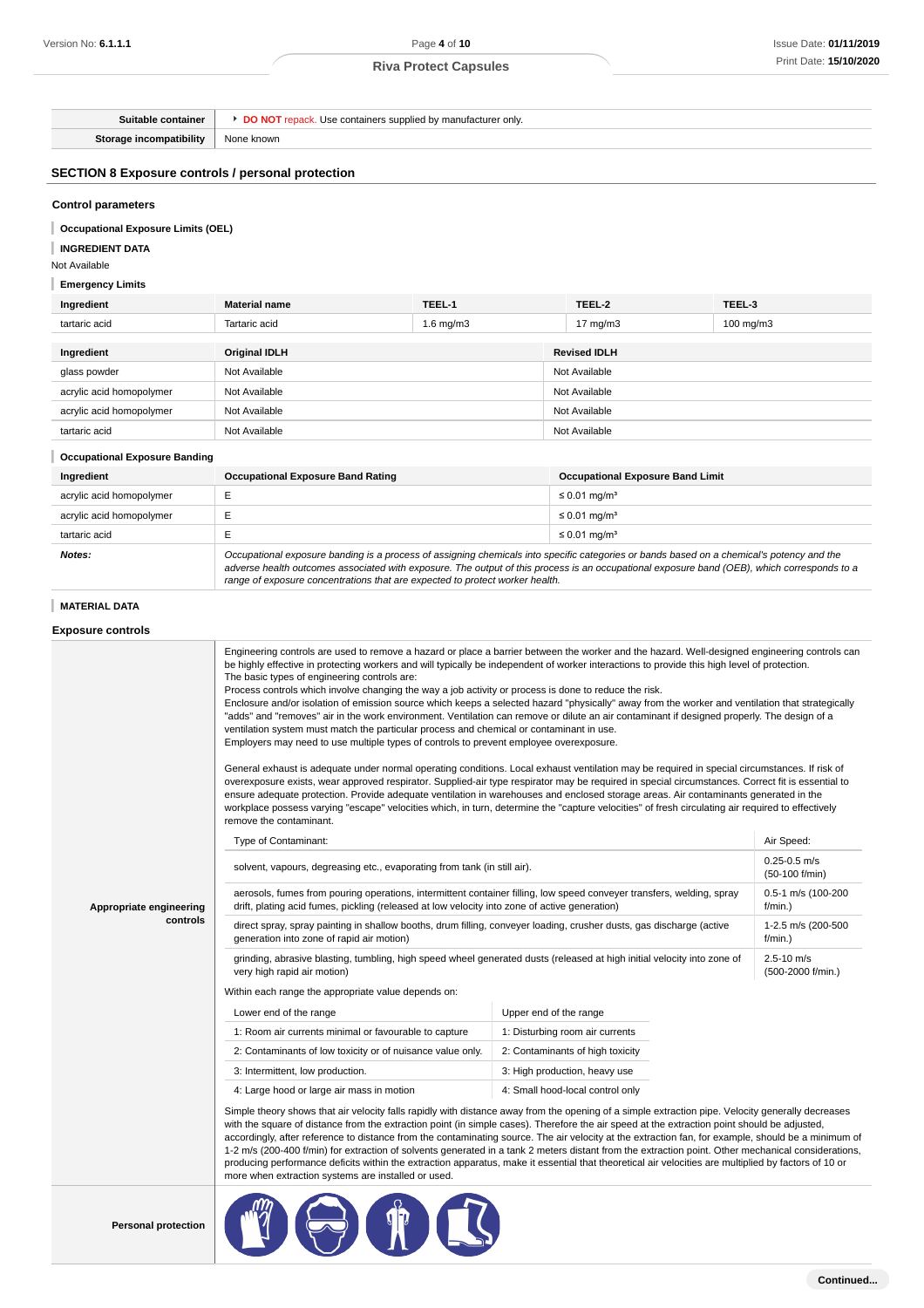| Eye and face protection | Safety glasses with side shields.<br>Chemical goggles.<br>Contact lenses may pose a special hazard; soft contact lenses may absorb and concentrate irritants. A written policy document, describing<br>the wearing of lenses or restrictions on use, should be created for each workplace or task. This should include a review of lens absorption<br>and adsorption for the class of chemicals in use and an account of injury experience. Medical and first-aid personnel should be trained in<br>their removal and suitable equipment should be readily available. In the event of chemical exposure, begin eye irrigation immediately and<br>remove contact lens as soon as practicable. Lens should be removed at the first signs of eye redness or irritation - lens should be removed in<br>a clean environment only after workers have washed hands thoroughly. [CDC NIOSH Current Intelligence Bulletin 59], [AS/NZS 1336 or<br>national equivalent] |
|-------------------------|---------------------------------------------------------------------------------------------------------------------------------------------------------------------------------------------------------------------------------------------------------------------------------------------------------------------------------------------------------------------------------------------------------------------------------------------------------------------------------------------------------------------------------------------------------------------------------------------------------------------------------------------------------------------------------------------------------------------------------------------------------------------------------------------------------------------------------------------------------------------------------------------------------------------------------------------------------------|
| <b>Skin protection</b>  | See Hand protection below                                                                                                                                                                                                                                                                                                                                                                                                                                                                                                                                                                                                                                                                                                                                                                                                                                                                                                                                     |
| Hands/feet protection   | Rubber Gloves                                                                                                                                                                                                                                                                                                                                                                                                                                                                                                                                                                                                                                                                                                                                                                                                                                                                                                                                                 |
| <b>Body protection</b>  | See Other protection below                                                                                                                                                                                                                                                                                                                                                                                                                                                                                                                                                                                                                                                                                                                                                                                                                                                                                                                                    |
| Other protection        | No special equipment needed when handling small quantities.<br><b>OTHERWISE:</b><br>• Overalls.<br>▶ Barrier cream.<br>Eyewash unit.                                                                                                                                                                                                                                                                                                                                                                                                                                                                                                                                                                                                                                                                                                                                                                                                                          |

## **SECTION 9 Physical and chemical properties**

## **Information on basic physical and chemical properties**

| Appearance                                      | Smooth, pale-coloured paste with slight characteristic odour, partially mixes with water. |                                            |                |
|-------------------------------------------------|-------------------------------------------------------------------------------------------|--------------------------------------------|----------------|
|                                                 |                                                                                           |                                            |                |
| <b>Physical state</b>                           | Non Slump Paste                                                                           | Relative density (Water = 1)               | Not Available  |
| Odour                                           | Not Available                                                                             | Partition coefficient n-octanol<br>/ water | Not Available  |
| <b>Odour threshold</b>                          | Not Available                                                                             | Auto-ignition temperature (°C)             | Not Available  |
| pH (as supplied)                                | Not Available                                                                             | Decomposition temperature                  | Not Available  |
| Melting point / freezing point<br>(°C)          | Not Available                                                                             | Viscosity (cSt)                            | Not Available  |
| Initial boiling point and boiling<br>range (°C) | Not Available                                                                             | Molecular weight (g/mol)                   | Not Applicable |
| Flash point (°C)                                | Not Available                                                                             | <b>Taste</b>                               | Not Available  |
| <b>Evaporation rate</b>                         | Not Available                                                                             | <b>Explosive properties</b>                | Not Available  |
| Flammability                                    | Not Available                                                                             | <b>Oxidising properties</b>                | Not Available  |
| Upper Explosive Limit (%)                       | Not Available                                                                             | Surface Tension (dyn/cm or<br>mN/m         | Not Available  |
| Lower Explosive Limit (%)                       | Not Available                                                                             | <b>Volatile Component (%vol)</b>           | Not Available  |
| Vapour pressure (kPa)                           | Not Available                                                                             | Gas group                                  | Not Available  |
| Solubility in water                             | Partly miscible                                                                           | pH as a solution (1%)                      | Not Available  |
| Vapour density (Air = 1)                        | Not Available                                                                             | VOC g/L                                    | Not Available  |

## **SECTION 10 Stability and reactivity**

| Reactivity                            | See section 7                                                             |
|---------------------------------------|---------------------------------------------------------------------------|
| <b>Chemical stability</b>             | Product is considered stable and hazardous polymerisation will not occur. |
| Possibility of hazardous<br>reactions | See section 7                                                             |
| <b>Conditions to avoid</b>            | See section 7                                                             |
| Incompatible materials                | See section 7                                                             |
| Hazardous decomposition<br>products   | See section 5                                                             |

## **SECTION 11 Toxicological information**

## **Information on toxicological effects**

| Inhaled             | Evidence shows, or practical experience predicts, that the material produces irritation of the respiratory system, in a substantial number of<br>individuals, following inhalation. In contrast to most organs, the lung is able to respond to a chemical insult by first removing or neutralising the<br>irritant and then repairing the damage. The repair process, which initially evolved to protect mammalian lungs from foreign matter and antigens,<br>may however, produce further lung damage resulting in the impairment of gas exchange, the primary function of the lungs. Respiratory tract<br>irritation often results in an inflammatory response involving the recruitment and activation of many cell types, mainly derived from the vascular<br>system. |
|---------------------|---------------------------------------------------------------------------------------------------------------------------------------------------------------------------------------------------------------------------------------------------------------------------------------------------------------------------------------------------------------------------------------------------------------------------------------------------------------------------------------------------------------------------------------------------------------------------------------------------------------------------------------------------------------------------------------------------------------------------------------------------------------------------|
| Ingestion           | The material has NOT been classified by EC Directives or other classification systems as "harmful by ingestion". This is because of the lack of<br>corroborating animal or human evidence. The material may still be damaging to the health of the individual, following ingestion, especially where<br>pre-existing organ (e.g liver, kidney) damage is evident. Present definitions of harmful or toxic substances are generally based on doses<br>producing mortality rather than those producing morbidity (disease, ill-health). Gastrointestinal tract discomfort may produce nausea and<br>vomiting. In an occupational setting however, ingestion of insignificant quantities is not thought to be cause for concern.                                             |
| <b>Skin Contact</b> | Evidence exists, or practical experience predicts, that the material either produces inflammation of the skin in a substantial number of individuals<br>following direct contact, and/or produces significant inflammation when applied to the healthy intact skin of animals, for up to four hours, such<br>inflammation being present twenty-four hours or more after the end of the exposure period. Skin irritation may also be present after prolonged or                                                                                                                                                                                                                                                                                                            |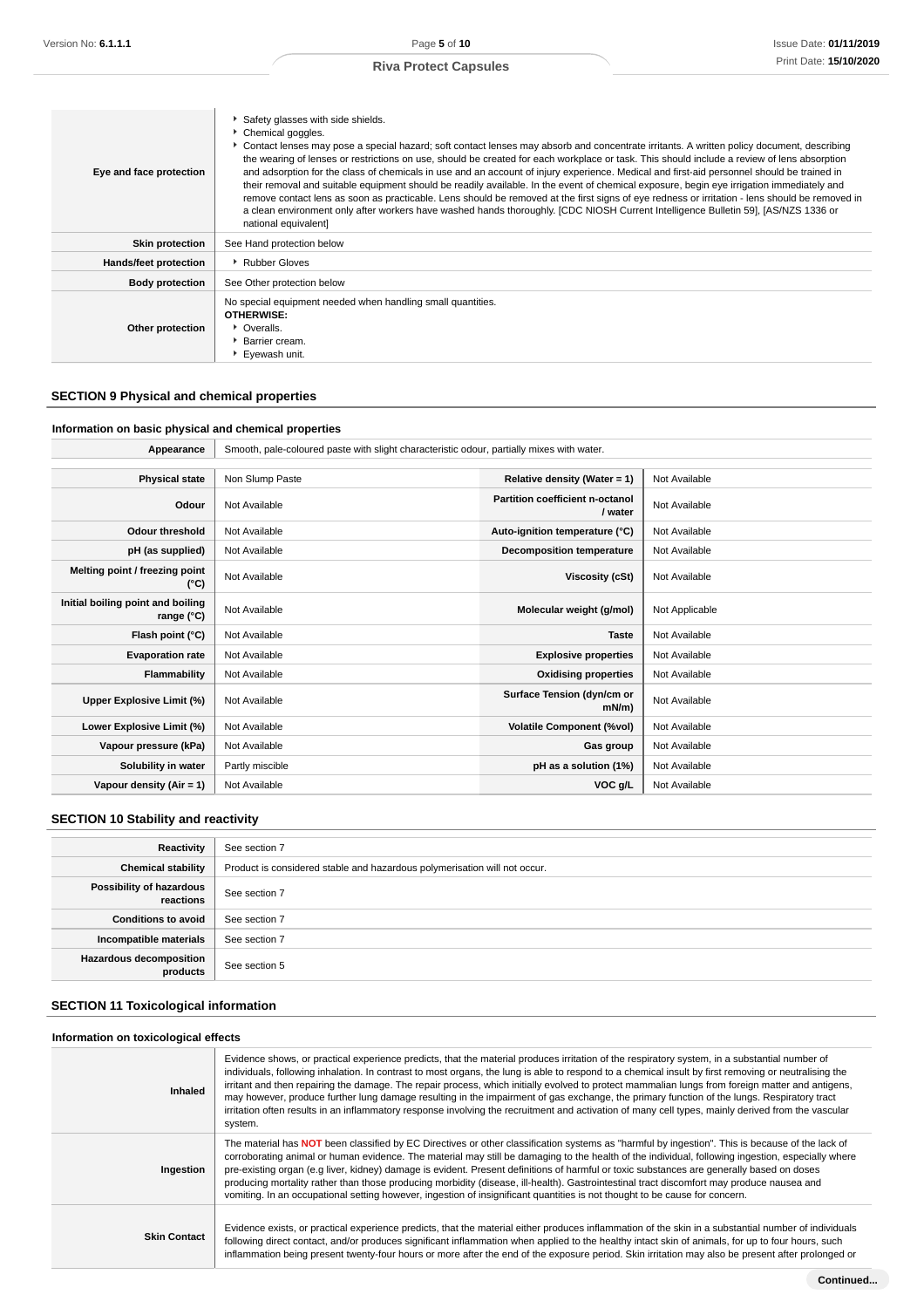|         | repeated exposure; this may result in a form of contact dermatitis (nonallergic). The dermatitis is often characterised by skin redness (erythema)<br>and swelling (oedema) which may progress to blistering (vesiculation), scaling and thickening of the epidermis. At the microscopic level there<br>may be intercellular oedema of the spongy layer of the skin (spongiosis) and intracellular oedema of the epidermis.<br>The material may accentuate any pre-existing dermatitis condition<br>Open cuts, abraded or irritated skin should not be exposed to this material<br>Entry into the blood-stream through, for example, cuts, abrasions, puncture wounds or lesions, may produce systemic injury with harmful effects.<br>Examine the skin prior to the use of the material and ensure that any external damage is suitably protected. |
|---------|-----------------------------------------------------------------------------------------------------------------------------------------------------------------------------------------------------------------------------------------------------------------------------------------------------------------------------------------------------------------------------------------------------------------------------------------------------------------------------------------------------------------------------------------------------------------------------------------------------------------------------------------------------------------------------------------------------------------------------------------------------------------------------------------------------------------------------------------------------|
| Eye     | Evidence exists, or practical experience predicts, that the material may cause eye irritation in a substantial number of individuals and/or may<br>produce significant ocular lesions which are present twenty-four hours or more after instillation into the eye(s) of experimental animals.<br>Repeated or prolonged eye contact may cause inflammation characterised by temporary redness (similar to windburn) of the conjunctiva<br>(conjunctivitis); temporary impairment of vision and/or other transient eye damage/ulceration may occur.                                                                                                                                                                                                                                                                                                   |
| Chronic | Long-term exposure to respiratory irritants may result in disease of the airways involving difficult breathing and related systemic problems.<br>Limited evidence suggests that repeated or long-term occupational exposure may produce cumulative health effects involving organs or<br>biochemical systems.                                                                                                                                                                                                                                                                                                                                                                                                                                                                                                                                       |
|         |                                                                                                                                                                                                                                                                                                                                                                                                                                                                                                                                                                                                                                                                                                                                                                                                                                                     |

| <b>Riva Protect Capsules</b> | <b>TOXICITY</b>                                                                                                                                                                                                                 | <b>IRRITATION</b>                                     |
|------------------------------|---------------------------------------------------------------------------------------------------------------------------------------------------------------------------------------------------------------------------------|-------------------------------------------------------|
|                              | Not Available                                                                                                                                                                                                                   | Not Available                                         |
|                              | <b>TOXICITY</b>                                                                                                                                                                                                                 | <b>IRRITATION</b>                                     |
| glass powder                 | Not Available                                                                                                                                                                                                                   | Not Available                                         |
|                              | <b>TOXICITY</b>                                                                                                                                                                                                                 | <b>IRRITATION</b>                                     |
| acrylic acid homopolymer     | Not Available                                                                                                                                                                                                                   | Eye: adverse effect observed (irreversible damage)[1] |
|                              |                                                                                                                                                                                                                                 | Skin: no adverse effect observed (not irritating)[1]  |
|                              | <b>TOXICITY</b>                                                                                                                                                                                                                 | <b>IRRITATION</b>                                     |
| acrylic acid homopolymer     | Not Available                                                                                                                                                                                                                   | Eye: adverse effect observed (irreversible damage)[1] |
|                              |                                                                                                                                                                                                                                 | Skin: no adverse effect observed (not irritating)[1]  |
|                              | <b>TOXICITY</b>                                                                                                                                                                                                                 | <b>IRRITATION</b>                                     |
| tartaric acid                | 5000 mg/kg <sup>[2]</sup>                                                                                                                                                                                                       | Not Available                                         |
| Legend:                      | 1. Value obtained from Europe ECHA Registered Substances - Acute toxicity 2.* Value obtained from manufacturer's SDS. Unless otherwise<br>specified data extracted from RTECS - Register of Toxic Effect of chemical Substances |                                                       |

| glass powder         | No significant acute toxicological data identified in literature search.                                                                                                                                                                                                                                                                                                                                                                                                                                                                                                                                                                                                                                                                                                                                                                                                                                                                                                                                                                                                                                                                                                                                                                                                                                                                                                                                                                                                                                                                                                                                                                                                                                                                                                                                                                                                                                                                                                                                                                                                                                                                                                                                                                                                                                                                                                                                                                                                                                                                                                                                                                                                                                                                                                                                                                                                                                                                                                                                                                                                                                                                                                                                                                                                                                                                                                                                                                                                                                                                                                                                                                                                                                                                                                                                                                                                                                                                                                                                                                                                                                                                                                                                                                                                                                                                                                                                                                                                                                                                                                                                                                                                                                                                                                                                                                                                                                                                                                                                                                                                                                                                                                                                                                                                                                                                                                                                                                   |
|----------------------|--------------------------------------------------------------------------------------------------------------------------------------------------------------------------------------------------------------------------------------------------------------------------------------------------------------------------------------------------------------------------------------------------------------------------------------------------------------------------------------------------------------------------------------------------------------------------------------------------------------------------------------------------------------------------------------------------------------------------------------------------------------------------------------------------------------------------------------------------------------------------------------------------------------------------------------------------------------------------------------------------------------------------------------------------------------------------------------------------------------------------------------------------------------------------------------------------------------------------------------------------------------------------------------------------------------------------------------------------------------------------------------------------------------------------------------------------------------------------------------------------------------------------------------------------------------------------------------------------------------------------------------------------------------------------------------------------------------------------------------------------------------------------------------------------------------------------------------------------------------------------------------------------------------------------------------------------------------------------------------------------------------------------------------------------------------------------------------------------------------------------------------------------------------------------------------------------------------------------------------------------------------------------------------------------------------------------------------------------------------------------------------------------------------------------------------------------------------------------------------------------------------------------------------------------------------------------------------------------------------------------------------------------------------------------------------------------------------------------------------------------------------------------------------------------------------------------------------------------------------------------------------------------------------------------------------------------------------------------------------------------------------------------------------------------------------------------------------------------------------------------------------------------------------------------------------------------------------------------------------------------------------------------------------------------------------------------------------------------------------------------------------------------------------------------------------------------------------------------------------------------------------------------------------------------------------------------------------------------------------------------------------------------------------------------------------------------------------------------------------------------------------------------------------------------------------------------------------------------------------------------------------------------------------------------------------------------------------------------------------------------------------------------------------------------------------------------------------------------------------------------------------------------------------------------------------------------------------------------------------------------------------------------------------------------------------------------------------------------------------------------------------------------------------------------------------------------------------------------------------------------------------------------------------------------------------------------------------------------------------------------------------------------------------------------------------------------------------------------------------------------------------------------------------------------------------------------------------------------------------------------------------------------------------------------------------------------------------------------------------------------------------------------------------------------------------------------------------------------------------------------------------------------------------------------------------------------------------------------------------------------------------------------------------------------------------------------------------------------------------------------------------------------------------------------------------------|
| <b>TARTARIC ACID</b> | for simple alpha-hydroxy carboxylic acids and their salts:<br>The US Food and Drug Administration (FDA) received a total of 114 adverse dermatologic experience reports for alpha-hydroxy acids (AHA)-<br>containing skin care products between 1992 and February 2004, with the maximum number in 1994. The reported adverse experiences included<br>burning (45), dermatitis or rash (35), swelling (29), pigmentary changes (15), blisters or welts (14), skin peeling (13), itching (12), irritation or<br>tenderness (8), chemical burns (6), and increased sunburn (3). The frequency of such reports for skin exfoliating products that contain AHAs has<br>been considerably lower in subsequent years. The more serious adverse reactions appear to occur most often with products that cause the<br>greatest degree of exfoliation, such as "skin peelers."<br>Various studies confirmed previous industry studies indicating that applying AHAs to the skin results in increased UV sensitivity. After four weeks<br>of AHA application, volunteers' sensitivity to skin reddening produced by UV increased by 18 percent. Similarly, the volunteers' sensitivity to<br>UV-induced cellular damage doubled, on average, with considerable differences among individuals. Topical glycolic acid enhances photodamage<br>by ultraviolet light.<br>However, the studies also indicated that this increase in sensitivity is reversible and does not last long after discontinuing use of the AHA cream.<br>One week after the treatments were halted, researchers found no significant differences in UV sensitivity among the various skin sites.<br>Most AHAs are physiologic, natural, and non-toxic substances. All members of the group promote normal keratinization and desquamation.<br>Those with multiple hydroxyl groups are moisturizing antioxidants, and are especially gentle for sensitive skin.<br>The studies did not identify exactly how AHAs bring about the increased UV sensitivity, although the effects did not appear to involve dramatic<br>increases in UV-induced damage to DNA in the skin.<br>Previous FDA studies have indicated that a cosmetic-type cream base caused an AHA to penetrate more deeply into the skin when compared to<br>an AHA solution without the usual cosmetic ingredients. However, further studies will be needed to learn how much, if at all, those cosmetic-type<br>ingredients influence the AHA-related effects on UV sensitivity.<br>The toxicology of simple alpha hydroxy carboxylic acids cluster is characterised by five compounds sharing the functional group defining the<br>cluster name<br>Experimental data available for members of the simple alpha-hydroxy carboxylic acids indicate a low acute, repeated-dose, reproductive and<br>developmental toxicity.<br>The simple alpha hydroxy carboxylic acids are eye and skin irritants but are not expected to be skin sensitisers.<br>Genotoxicity test data for two cluster members and a cancer bioassay for the calcium salt of propanoic acid, 2-hydroxy- yielded negative results<br>and all other cluster members are considered to have little or no mutagenic or carcinogenic potential.<br>Acute oral toxicity of propanoic acid, 2-hydroxy- (2S)- (79-33-4) and propanoic acid, 2-hydroxy- (50-21-5) are low. The repeated-dose and<br>developmental toxicity of the three tested simple alpha -hydroxy carboxylic acids is low. In EPA's High Production Volume Program, reproductive<br>toxicity testing for propanoic acid, 2-hydroxy- (50-21-5) was deemed unnecessary because it is a normal component of human intermediary<br>metabolism. Reproductive toxicity of acetic acid, 2-hydroxy- (79-14-1) has been tested and was found to be low. Low reproductive toxicity of the<br>associated potassium salts is also expected to be low. Alpha-hydroxy carboxylic acids are severe eye irritants. Acetic acid, 2-hydroxy- (79-14-1),<br>propanoic acid, 2-hydroxy- (2S)- (79-33-4) and propanoic acid, 2-hydroxy- (50-21-5) all produced positive skin irritation in rabbits. The members<br>of this cluster are not expected to be skin sensitisers based on negative results in guinea pigs for both acetic acid, 2-hydroxy- (79-14-1) and<br>propanoic acid, 2-hydroxy- (2S)- (79-33-4). Genotoxicity data for acetic acid, 2-hydroxy-(79-14-1) and propanoic acid, 2-hydroxy- (50-21-5) are<br>negative, indicating that none of the cluster members are expected to be genotoxic. A 2-year drinking water study of the calcium salt of propanoic<br>acid, 2-hydroxy- (50-21-5) in rats showed no evidence of carcinogenicity. An expert judgment based on mechanism-based structure-activity<br>relationship considerations indicate little or no carcinogenic potential for any of the cluster members due to expected rapid metabolism/excretion<br>and lack of genotoxic structural alert. This judgment is supported by the negative cancer and mutagenicity data for propanoic acid, 2-<br>hydroxy- (50-21-5), which is considered a reasonable analogue to the rest of the cluster.<br>Some products containing alpha-hydroxy acids (AHAs) have been marketed for uses such as treating acne, removing scars, and lightening<br>discolorations. Among these are some products marketed as "skin peelers," which may contain relatively high concentrations of AHAs or other |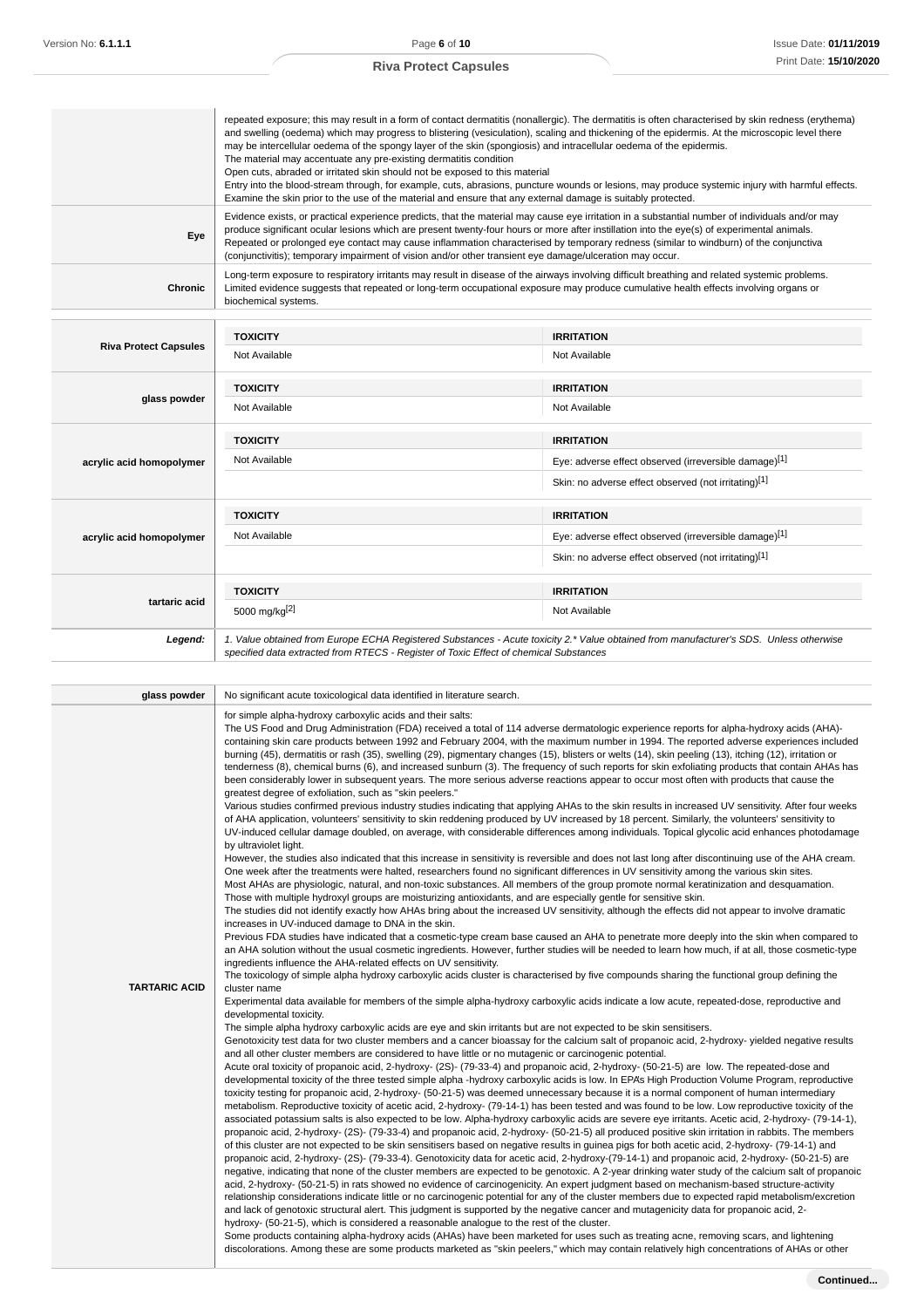|                                                                         | acids and are designed to remove the outer layer of the skin<br>Convulsions, haemorrhage recorded.                                                                                                                                                                                                                                                                                                                                                                                                                                                                                                                                                                                                                                                                                                                                                                                                                                                                                                                                                                                                                                                                                                                                                                                                                                                                                                                                                                                                                                                                                                                                                                                                                                                                                                                                                                                                                                                                                                                                                                                                                                                                                                                                                                                                                                                                                                                                                                                                                                                                                                                                                                                                                                                                                                                                                                                                                                                                                                                                                                                                                                                                                                                                                                                                                                                                                                                                                                                                                                                                                                                                                                                                                                                                                                                                                                                                                                                                                                                                                                                                                                                                                                                                                                                                                                                                                                                                                                                                                                                                                                                                                                                                                                                                                                                                                                                                                                                                                                                                                                                                                                                                                                                                                                                                                                                                                                                                                                                                                                                                                                                                                                                                                                                                                                                                                                                                                                                                                                                                                                                                                                                                                                                                                                                                                                                                                                                                                                      |                                 |                                                                                                    |
|-------------------------------------------------------------------------|-------------------------------------------------------------------------------------------------------------------------------------------------------------------------------------------------------------------------------------------------------------------------------------------------------------------------------------------------------------------------------------------------------------------------------------------------------------------------------------------------------------------------------------------------------------------------------------------------------------------------------------------------------------------------------------------------------------------------------------------------------------------------------------------------------------------------------------------------------------------------------------------------------------------------------------------------------------------------------------------------------------------------------------------------------------------------------------------------------------------------------------------------------------------------------------------------------------------------------------------------------------------------------------------------------------------------------------------------------------------------------------------------------------------------------------------------------------------------------------------------------------------------------------------------------------------------------------------------------------------------------------------------------------------------------------------------------------------------------------------------------------------------------------------------------------------------------------------------------------------------------------------------------------------------------------------------------------------------------------------------------------------------------------------------------------------------------------------------------------------------------------------------------------------------------------------------------------------------------------------------------------------------------------------------------------------------------------------------------------------------------------------------------------------------------------------------------------------------------------------------------------------------------------------------------------------------------------------------------------------------------------------------------------------------------------------------------------------------------------------------------------------------------------------------------------------------------------------------------------------------------------------------------------------------------------------------------------------------------------------------------------------------------------------------------------------------------------------------------------------------------------------------------------------------------------------------------------------------------------------------------------------------------------------------------------------------------------------------------------------------------------------------------------------------------------------------------------------------------------------------------------------------------------------------------------------------------------------------------------------------------------------------------------------------------------------------------------------------------------------------------------------------------------------------------------------------------------------------------------------------------------------------------------------------------------------------------------------------------------------------------------------------------------------------------------------------------------------------------------------------------------------------------------------------------------------------------------------------------------------------------------------------------------------------------------------------------------------------------------------------------------------------------------------------------------------------------------------------------------------------------------------------------------------------------------------------------------------------------------------------------------------------------------------------------------------------------------------------------------------------------------------------------------------------------------------------------------------------------------------------------------------------------------------------------------------------------------------------------------------------------------------------------------------------------------------------------------------------------------------------------------------------------------------------------------------------------------------------------------------------------------------------------------------------------------------------------------------------------------------------------------------------------------------------------------------------------------------------------------------------------------------------------------------------------------------------------------------------------------------------------------------------------------------------------------------------------------------------------------------------------------------------------------------------------------------------------------------------------------------------------------------------------------------------------------------------------------------------------------------------------------------------------------------------------------------------------------------------------------------------------------------------------------------------------------------------------------------------------------------------------------------------------------------------------------------------------------------------------------------------------------------------------------------------------------------------------------------------|---------------------------------|----------------------------------------------------------------------------------------------------|
| <b>ACRYLIC ACID</b><br><b>HOMOPOLYMER &amp; TARTARIC</b><br><b>ACID</b> | Asthma-like symptoms may continue for months or even years after exposure to the material ceases. This may be due to a non-allergenic<br>condition known as reactive airways dysfunction syndrome (RADS) which can occur following exposure to high levels of highly irritating<br>compound. Key criteria for the diagnosis of RADS include the absence of preceding respiratory disease, in a non-atopic individual, with abrupt<br>onset of persistent asthma-like symptoms within minutes to hours of a documented exposure to the irritant. A reversible airflow pattern, on<br>spirometry, with the presence of moderate to severe bronchial hyperreactivity on methacholine challenge testing and the lack of minimal<br>lymphocytic inflammation, without eosinophilia, have also been included in the criteria for diagnosis of RADS. RADS (or asthma) following an<br>irritating inhalation is an infrequent disorder with rates related to the concentration of and duration of exposure to the irritating substance.<br>Industrial bronchitis, on the other hand, is a disorder that occurs as result of exposure due to high concentrations of irritating substance (often<br>particulate in nature) and is completely reversible after exposure ceases. The disorder is characterised by dyspnea, cough and mucus<br>production.                                                                                                                                                                                                                                                                                                                                                                                                                                                                                                                                                                                                                                                                                                                                                                                                                                                                                                                                                                                                                                                                                                                                                                                                                                                                                                                                                                                                                                                                                                                                                                                                                                                                                                                                                                                                                                                                                                                                                                                                                                                                                                                                                                                                                                                                                                                                                                                                                                                                                                                                                                                                                                                                                                                                                                                                                                                                                                                                                                                                                                                                                                                                                                                                                                                                                                                                                                                                                                                                                                                                                                                                                                                                                                                                                                                                                                                                                                                                                                                                                                                                                                                                                                                                                                                                                                                                                                                                                                                                                                                                                                                                                                                                                                                                                                                                                                                                                                                                                                                                                                                                                                                           |                                 |                                                                                                    |
| <b>ACRYLIC ACID</b><br><b>HOMOPOLYMER</b>                               | Polycarboxylates are of low toxicity by all exposure routes examined.<br>Homopolymers(P-AA) are of low acute toxicity to the rat (LD50 > 5 g/kg bw/d) and are not irritating to the rabbit's skin and, at the most, slightly<br>irritating to the eye. Further P-AA has no sensitising potential.<br>The adverse effect after repeated inhalation dosing (91-d/rat) was a mild, reversible pulmonary irritation. This effect is considered as not<br>substance related owing to the physical property of the respirable dust, which caused local and not systemic lung effects.<br>There was neither evidence for a genotoxic potential of PAA using a variety of genetic endpoints in-vitro and in-vivo,nor for developmental<br>toxicity or reprotoxicity in the rat. Based upon the available data, it is considered that exposure to polycarboxylates does not imply any<br>particular hazard to humans<br>The Cosmetic Ingredient Review (CIR) Expert Panel noted that these crosslinked alkyl acrylates are macromolecules that are not expected to<br>pass through the stratum corneum of the skin, so significant dermal absorption is not expected. Therefore, topically applied cosmetics are not<br>expected to result in systemic or reproductive and developmental toxicity or to have genotoxic or carcinogenic effects upon use.<br>The Panel noted that cosmetic products containing these ingredients are reportedly used around the eyes, on the lips, and on other mucous<br>membranes. Thus, crosslinked alkyl acrylates could be absorbed systemically through the relatively moist, n stratum cornea of the conjunctiva,<br>lips, and other mucous membranes, and through ingestion when applied to the lips. However, the Panel noted that any absorption through healthy<br>intact mucous membranes is likely to be not significant, primarily because of the relatively large molecular sizes. Furthermore, the chemically<br>inert nature of the polymers precludes degradation to smaller absorbable species.<br>Absorption of the polymers and their residual monomers in cosmetic products also would be limited after application to the lips or eye area based<br>on the relatively small fractions of the applied products that might be inadvertently ingested or make direct contact with the conjunctiva.<br>The Carbomers (Carbopols) are synthetic, high molecular weight, nonlinear polymers of acrylic acid, cross-linked with a polyalkenyl polyether.<br>The Carbomer polymers are used in cosmetics and emulsifying agents at concentrations up to 50%. Acute oral animal studies showed that<br>Carbomers-910, -934, -934P, -940, and -941 have low toxicities when ingested. Rabbits showed minimal skin irritation and zero to moderate eye<br>irritation when tested with Carbomers-910 and -934. Subchronic feeding of rats and dogs with Carbomer-934 in the diet resulted in lower than<br>normal body weights, but no pathological changes were observed. Dogs chronically fed Carbomer-934P manifested gastrointestinal irritation and<br>marked pigment deposition within Kupffer cells of the liver. Clinical studies with Carbomers showed that these polymers have low potential for<br>skin irritation and sensitization at concentrations up to 100%. Carbomer-934 demonstrated low potential for phototoxicity and photo-contact<br>allergenicity. On the basis of the available information presented and as qualified in the report, it is concluded that the Carbomers are safe as<br>cosmetic ingredients.<br>Little toxicity data is available for acrylic crosspolymers; the acute dermal and oral toxicity data that were found indicated that these ingredients<br>are not very toxic. The little genotoxicity data that were available reported negative results in Ames tests. Carcinogenicity data were not found in<br>the published literature for the polymers, but data were available for the monomers.<br>In an alternative method study, acrylates/vinyl neodecanoate crosspolymer was predicted to be a non-irritant. The non-human studies reported<br>no to slight irritation with undiluted and weak sensitization with 2% aq., acrylates/C10-30 alkyl acrylate crosspolymer, no irritation with acrylates<br>crosspolymer at 30% in olive oil, and no irritation or sensitization with sodium acrylates crosspolymer-2 (concentration not specified). Mostly,<br>human testing with undiluted acrylates/C10-30 alkyl acrylate crosspolymer, acrylates crosspolymer, and acrylates/ethylhexyl acrylate<br>crosspolymer, up to 2.5% aq. acrylates/vinyl isodecanoate crosspolymer, 1% aq. dilutions of formulations containing 2% acrylates/vinyl<br>neodecanoate crosspolymer, and formulations containing up to 2.6% lauryl methacrylate/glycol dimethacrylate crosspolymers do not indicate any<br>dermal irritation or sensitization. The only exception was a weak irritant response noted during an intensified Shelanski human repeated insult<br>patch test (HRIPT) with undiluted acrylates/C10-30 alkyl acrylate crosspolymer.<br>Alternative test methods for ocular irritation indicated that acrylates/vinyl isodecanoate crosspolymer and a formulation containing 1% lauryl<br>methacrylate/glycol dimethacrylate crosspolymer are not likely ocular irritants. In studies using rabbits, undiluted acrylates/C10-30 alkyl acrylate<br>crosspolymer produced minimal to moderate irritation, and it was considered a borderline irritant in unrinsed rabbit eyes. Acrylates crosspolymer,<br>at 50% in olive oil, and sodium acrylates crosspolymer-2 did not appear to be ocular irritants in rabbit eyes. Two different risk assessments<br>evaluating the carcinogenic endpoint for benzene that may be present in acrylates/C10-30 alkyl acrylates crosspolymer resulted in different<br>lifetime risk. One found that the risk was within the range associated with a 10exp 6 cancer risk, while the other reported a 20-fold greater risk.<br>Final Safety Assessment: Crosslinked Alkyl Acrylates as Used in Cosmetics. Nov 2011<br>Cosmetic Ingredient Review (CIR) Expert Panel<br>http://ntp.niehs.nih.gov/ntp/roc/nominations/2013/publiccomm/attachmentcir_508.pdf<br>The substance is classified by IARC as Group 3:<br>NOT classifiable as to its carcinogenicity to humans.<br>Evidence of carcinogenicity may be inadequate or limited in animal testing. |                                 |                                                                                                    |
| <b>Acute Toxicity</b>                                                   | ×                                                                                                                                                                                                                                                                                                                                                                                                                                                                                                                                                                                                                                                                                                                                                                                                                                                                                                                                                                                                                                                                                                                                                                                                                                                                                                                                                                                                                                                                                                                                                                                                                                                                                                                                                                                                                                                                                                                                                                                                                                                                                                                                                                                                                                                                                                                                                                                                                                                                                                                                                                                                                                                                                                                                                                                                                                                                                                                                                                                                                                                                                                                                                                                                                                                                                                                                                                                                                                                                                                                                                                                                                                                                                                                                                                                                                                                                                                                                                                                                                                                                                                                                                                                                                                                                                                                                                                                                                                                                                                                                                                                                                                                                                                                                                                                                                                                                                                                                                                                                                                                                                                                                                                                                                                                                                                                                                                                                                                                                                                                                                                                                                                                                                                                                                                                                                                                                                                                                                                                                                                                                                                                                                                                                                                                                                                                                                                                                                                                                       | Carcinogenicity                 | ×                                                                                                  |
| <b>Skin Irritation/Corrosion</b>                                        | ✔                                                                                                                                                                                                                                                                                                                                                                                                                                                                                                                                                                                                                                                                                                                                                                                                                                                                                                                                                                                                                                                                                                                                                                                                                                                                                                                                                                                                                                                                                                                                                                                                                                                                                                                                                                                                                                                                                                                                                                                                                                                                                                                                                                                                                                                                                                                                                                                                                                                                                                                                                                                                                                                                                                                                                                                                                                                                                                                                                                                                                                                                                                                                                                                                                                                                                                                                                                                                                                                                                                                                                                                                                                                                                                                                                                                                                                                                                                                                                                                                                                                                                                                                                                                                                                                                                                                                                                                                                                                                                                                                                                                                                                                                                                                                                                                                                                                                                                                                                                                                                                                                                                                                                                                                                                                                                                                                                                                                                                                                                                                                                                                                                                                                                                                                                                                                                                                                                                                                                                                                                                                                                                                                                                                                                                                                                                                                                                                                                                                                       | Reproductivity                  | ×                                                                                                  |
| Serious Eye Damage/Irritation                                           | ✔                                                                                                                                                                                                                                                                                                                                                                                                                                                                                                                                                                                                                                                                                                                                                                                                                                                                                                                                                                                                                                                                                                                                                                                                                                                                                                                                                                                                                                                                                                                                                                                                                                                                                                                                                                                                                                                                                                                                                                                                                                                                                                                                                                                                                                                                                                                                                                                                                                                                                                                                                                                                                                                                                                                                                                                                                                                                                                                                                                                                                                                                                                                                                                                                                                                                                                                                                                                                                                                                                                                                                                                                                                                                                                                                                                                                                                                                                                                                                                                                                                                                                                                                                                                                                                                                                                                                                                                                                                                                                                                                                                                                                                                                                                                                                                                                                                                                                                                                                                                                                                                                                                                                                                                                                                                                                                                                                                                                                                                                                                                                                                                                                                                                                                                                                                                                                                                                                                                                                                                                                                                                                                                                                                                                                                                                                                                                                                                                                                                                       | <b>STOT - Single Exposure</b>   | ✔                                                                                                  |
| <b>Respiratory or Skin</b><br>sensitisation                             | ×                                                                                                                                                                                                                                                                                                                                                                                                                                                                                                                                                                                                                                                                                                                                                                                                                                                                                                                                                                                                                                                                                                                                                                                                                                                                                                                                                                                                                                                                                                                                                                                                                                                                                                                                                                                                                                                                                                                                                                                                                                                                                                                                                                                                                                                                                                                                                                                                                                                                                                                                                                                                                                                                                                                                                                                                                                                                                                                                                                                                                                                                                                                                                                                                                                                                                                                                                                                                                                                                                                                                                                                                                                                                                                                                                                                                                                                                                                                                                                                                                                                                                                                                                                                                                                                                                                                                                                                                                                                                                                                                                                                                                                                                                                                                                                                                                                                                                                                                                                                                                                                                                                                                                                                                                                                                                                                                                                                                                                                                                                                                                                                                                                                                                                                                                                                                                                                                                                                                                                                                                                                                                                                                                                                                                                                                                                                                                                                                                                                                       | <b>STOT - Repeated Exposure</b> | ×                                                                                                  |
| <b>Mutagenicity</b>                                                     | ×                                                                                                                                                                                                                                                                                                                                                                                                                                                                                                                                                                                                                                                                                                                                                                                                                                                                                                                                                                                                                                                                                                                                                                                                                                                                                                                                                                                                                                                                                                                                                                                                                                                                                                                                                                                                                                                                                                                                                                                                                                                                                                                                                                                                                                                                                                                                                                                                                                                                                                                                                                                                                                                                                                                                                                                                                                                                                                                                                                                                                                                                                                                                                                                                                                                                                                                                                                                                                                                                                                                                                                                                                                                                                                                                                                                                                                                                                                                                                                                                                                                                                                                                                                                                                                                                                                                                                                                                                                                                                                                                                                                                                                                                                                                                                                                                                                                                                                                                                                                                                                                                                                                                                                                                                                                                                                                                                                                                                                                                                                                                                                                                                                                                                                                                                                                                                                                                                                                                                                                                                                                                                                                                                                                                                                                                                                                                                                                                                                                                       | <b>Aspiration Hazard</b>        | ×                                                                                                  |
|                                                                         |                                                                                                                                                                                                                                                                                                                                                                                                                                                                                                                                                                                                                                                                                                                                                                                                                                                                                                                                                                                                                                                                                                                                                                                                                                                                                                                                                                                                                                                                                                                                                                                                                                                                                                                                                                                                                                                                                                                                                                                                                                                                                                                                                                                                                                                                                                                                                                                                                                                                                                                                                                                                                                                                                                                                                                                                                                                                                                                                                                                                                                                                                                                                                                                                                                                                                                                                                                                                                                                                                                                                                                                                                                                                                                                                                                                                                                                                                                                                                                                                                                                                                                                                                                                                                                                                                                                                                                                                                                                                                                                                                                                                                                                                                                                                                                                                                                                                                                                                                                                                                                                                                                                                                                                                                                                                                                                                                                                                                                                                                                                                                                                                                                                                                                                                                                                                                                                                                                                                                                                                                                                                                                                                                                                                                                                                                                                                                                                                                                                                         | Legend:                         | $\blacktriangleright$ – Data either not available or does not fill the criteria for classification |

– Data available to make classification

## **SECTION 12 Ecological information**

## **Toxicity**

|                              | Endpoint         | Test Duration (hr) | <b>Species</b> | Value            | Source           |
|------------------------------|------------------|--------------------|----------------|------------------|------------------|
| <b>Riva Protect Capsules</b> | Not<br>Available | Not Available      | Not Available  | Not<br>Available | Not<br>Available |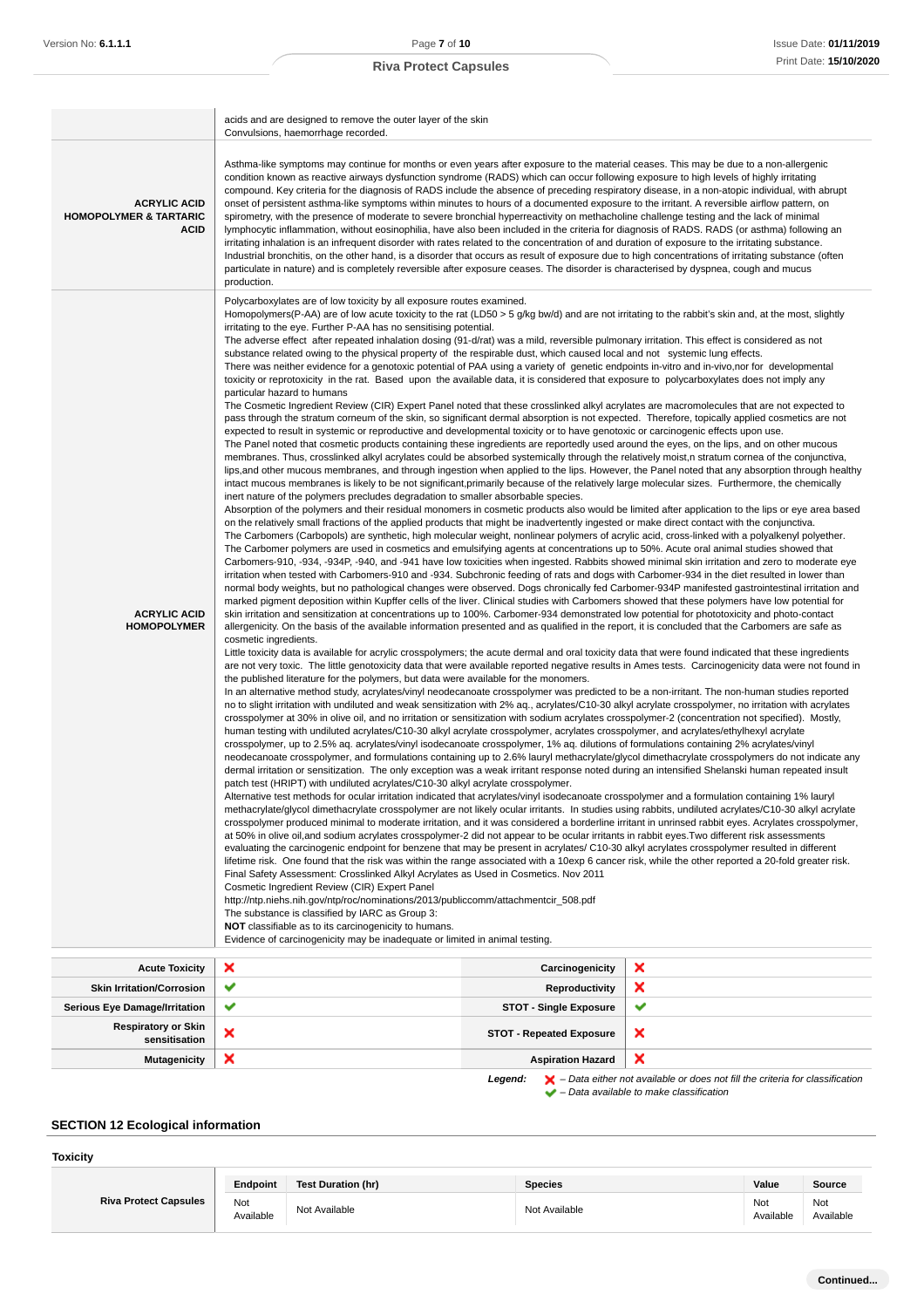|                          | Endpoint         | <b>Test Duration (hr)</b>                                                                                                                                                                                                                                                                                                                                                                       | <b>Species</b>                | Value            | Source           |
|--------------------------|------------------|-------------------------------------------------------------------------------------------------------------------------------------------------------------------------------------------------------------------------------------------------------------------------------------------------------------------------------------------------------------------------------------------------|-------------------------------|------------------|------------------|
| glass powder             | Not<br>Available | Not Available                                                                                                                                                                                                                                                                                                                                                                                   | Not Available                 | Not<br>Available | Not<br>Available |
|                          | Endpoint         | <b>Test Duration (hr)</b>                                                                                                                                                                                                                                                                                                                                                                       | <b>Species</b>                | Value            | <b>Source</b>    |
|                          | LC50             | 96                                                                                                                                                                                                                                                                                                                                                                                              | Fish                          | $27$ mg/L        | $\overline{2}$   |
| acrylic acid homopolymer | <b>EC50</b>      | 48                                                                                                                                                                                                                                                                                                                                                                                              | Crustacea                     | 47mg/L           | $\overline{c}$   |
|                          | EC50             | 72                                                                                                                                                                                                                                                                                                                                                                                              | Algae or other aquatic plants | $0.75$ mg/L      | 2                |
|                          | <b>NOEC</b>      | 72                                                                                                                                                                                                                                                                                                                                                                                              | Algae or other aquatic plants | $0.03$ mg/L      | $\overline{c}$   |
|                          | Endpoint         | <b>Test Duration (hr)</b>                                                                                                                                                                                                                                                                                                                                                                       | <b>Species</b>                | Value            | Source           |
|                          | LC50             | 96                                                                                                                                                                                                                                                                                                                                                                                              | Fish                          | 27mg/L           | $\overline{2}$   |
| acrylic acid homopolymer | <b>EC50</b>      | 48                                                                                                                                                                                                                                                                                                                                                                                              | Crustacea                     | 47mg/L           | $\overline{c}$   |
|                          | <b>EC50</b>      | 72                                                                                                                                                                                                                                                                                                                                                                                              | Algae or other aquatic plants | $0.75$ mg/L      | $\overline{c}$   |
|                          | <b>NOEC</b>      | 72                                                                                                                                                                                                                                                                                                                                                                                              | Algae or other aquatic plants | $0.03$ mg/L      | $\overline{2}$   |
|                          | Endpoint         | <b>Test Duration (hr)</b>                                                                                                                                                                                                                                                                                                                                                                       | <b>Species</b>                | Value            | Source           |
|                          | LC50             | 96                                                                                                                                                                                                                                                                                                                                                                                              | Fish                          | $>100$ mg/L      | 2                |
|                          | <b>EC50</b>      | 48                                                                                                                                                                                                                                                                                                                                                                                              | Crustacea                     | 93.313mg/L       | 2                |
| tartaric acid            | <b>EC50</b>      | 72                                                                                                                                                                                                                                                                                                                                                                                              | Algae or other aguatic plants | 51.404mg/L       | 2                |
|                          | EC <sub>0</sub>  | 32                                                                                                                                                                                                                                                                                                                                                                                              | Crustacea                     | 135mg/L          | $\overline{c}$   |
|                          | <b>NOEC</b>      | 72                                                                                                                                                                                                                                                                                                                                                                                              | Algae or other aquatic plants | 3.125mg/L        | $\overline{2}$   |
| Legend:                  |                  | Extracted from 1. IUCLID Toxicity Data 2. Europe ECHA Registered Substances - Ecotoxicological Information - Aquatic Toxicity 3. EPIWIN Suite<br>V3.12 (QSAR) - Aquatic Toxicity Data (Estimated) 4. US EPA, Ecotox database - Aquatic Toxicity Data 5. ECETOC Aquatic Hazard Assessment<br>Data 6. NITE (Japan) - Bioconcentration Data 7. METI (Japan) - Bioconcentration Data 8. Vendor Data |                               |                  |                  |

#### **DO NOT** discharge into sewer or waterways.

#### **Persistence and degradability**

| Ingredient               | Persistence: Water/Soil | Persistence: Air |
|--------------------------|-------------------------|------------------|
| acrylic acid homopolymer | LOW                     | <b>LOW</b>       |
| acrylic acid homopolymer | LOW                     | <b>LOW</b>       |
| tartaric acid            | LOW                     | <b>LOW</b>       |

## **Bioaccumulative potential**

| Ingredient               | <b>Bioaccumulation</b>   |
|--------------------------|--------------------------|
| acrylic acid homopolymer | LOW (LogKOW = $0.4415$ ) |
| acrylic acid homopolymer | LOW (LogKOW = $0.4415$ ) |
| tartaric acid            | LOW (LogKOW = -1.0017)   |

## **Mobility in soil**

| Ingredient               | <b>Mobility</b>      |
|--------------------------|----------------------|
| acrylic acid homopolymer | $HIGH (KOC = 1.201)$ |
| acrylic acid homopolymer | $HIGH (KOC = 1.201)$ |
| tartaric acid            | $HIGH (KOC = 1)$     |

## **SECTION 13 Disposal considerations**

| Waste treatment methods      |                                                                                                                                                                                                                                                                                                                                                                                                                                                        |
|------------------------------|--------------------------------------------------------------------------------------------------------------------------------------------------------------------------------------------------------------------------------------------------------------------------------------------------------------------------------------------------------------------------------------------------------------------------------------------------------|
| Product / Packaging disposal | <b>DO NOT</b> allow wash water from cleaning or process equipment to enter drains.<br>It may be necessary to collect all wash water for treatment before disposal.<br>In all cases disposal to sewer may be subject to local laws and requlations and these should be considered first.<br>Where in doubt contact the responsible authority.<br>Consult State Land Waste Management Authority for disposal.<br>Bury residue in an authorised landfill. |

## **SECTION 14 Transport information**

#### **Labels Required**

| --------------- |           |
|-----------------|-----------|
| Marino          | <b>NO</b> |
|                 | nnh le    |
|                 |           |

**Land transport (ADG): NOT REGULATED FOR TRANSPORT OF DANGEROUS GOODS**

**Air transport (ICAO-IATA / DGR): NOT REGULATED FOR TRANSPORT OF DANGEROUS GOODS**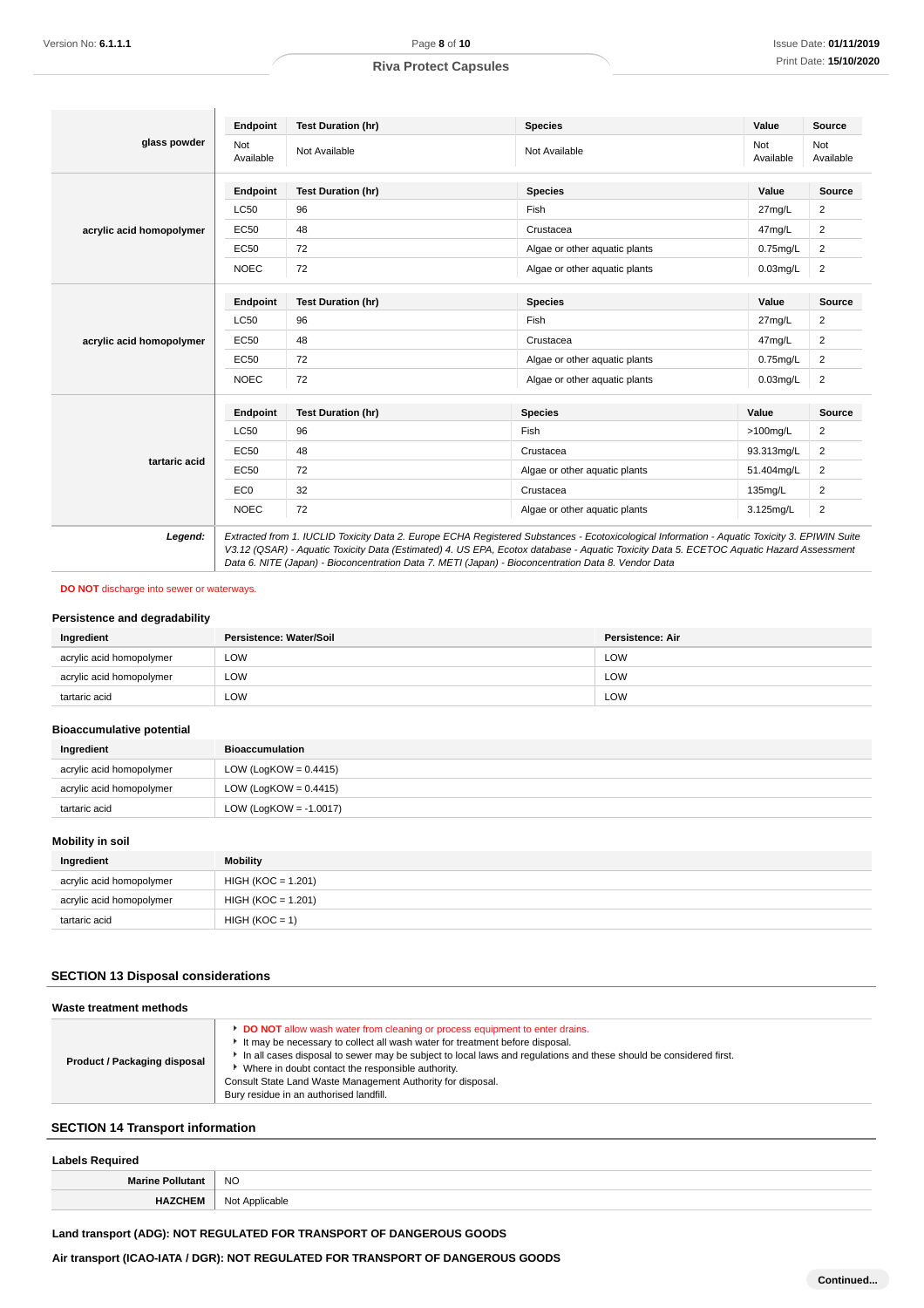#### **Sea transport (IMDG-Code / GGVSee): NOT REGULATED FOR TRANSPORT OF DANGEROUS GOODS**

#### **Transport in bulk according to Annex II of MARPOL and the IBC code**

Not Applicable

## **SECTION 15 Regulatory information**

#### **Safety, health and environmental regulations / legislation specific for the substance or mixture**

**glass powder is found on the following regulatory lists**

Not Applicable

## **acrylic acid homopolymer is found on the following regulatory lists**

**acrylic acid homopolymer is found on the following regulatory lists**

Australian Inventory of Industrial Chemicals (AIIC) **International Agency for Research on Cancer (IARC)** - Agents Classified by the IARC Monographs

Australian Inventory of Industrial Chemicals (AIIC) **International Agency for Research on Cancer (IARC)** - Agents Classified by the IARC Monographs

#### **tartaric acid is found on the following regulatory lists**

Australian Inventory of Industrial Chemicals (AIIC)

#### **National Inventory Status**

| <b>National Inventory</b>      | <b>Status</b>                                                                                                                                                                                            |
|--------------------------------|----------------------------------------------------------------------------------------------------------------------------------------------------------------------------------------------------------|
| Australia - AIIC               | Yes                                                                                                                                                                                                      |
| Australia - Non-Industrial Use | No (acrylic acid homopolymer; acrylic acid homopolymer; tartaric acid)                                                                                                                                   |
| Canada - DSL                   | Yes                                                                                                                                                                                                      |
| Canada - NDSL                  | No (acrylic acid homopolymer; acrylic acid homopolymer; tartaric acid)                                                                                                                                   |
| China - IECSC                  | Yes                                                                                                                                                                                                      |
| Europe - EINEC / ELINCS / NLP  | No (acrylic acid homopolymer; acrylic acid homopolymer)                                                                                                                                                  |
| Japan - ENCS                   | Yes                                                                                                                                                                                                      |
| Korea - KECI                   | Yes                                                                                                                                                                                                      |
| New Zealand - NZIoC            | Yes                                                                                                                                                                                                      |
| Philippines - PICCS            | Yes                                                                                                                                                                                                      |
| USA - TSCA                     | Yes                                                                                                                                                                                                      |
| Taiwan - TCSI                  | Yes                                                                                                                                                                                                      |
| Mexico - INSQ                  | Yes                                                                                                                                                                                                      |
| Vietnam - NCI                  | Yes                                                                                                                                                                                                      |
| Russia - ARIPS                 | Yes                                                                                                                                                                                                      |
| Legend:                        | Yes = All CAS declared ingredients are on the inventory<br>No = One or more of the CAS listed ingredients are not on the inventory and are not exempt from listing(see specific ingredients in brackets) |

#### **SECTION 16 Other information**

| ∍∽ | ∗∩נ |
|----|-----|
|    | ົ   |

#### **SDS Version Summary**

| <b>Version</b> | <b>Issue Date</b> | <b>Sections Updated</b>                                                        |
|----------------|-------------------|--------------------------------------------------------------------------------|
| 5.1.1.1        | 18/03/2016        | Storage (suitable container)                                                   |
| 6.1.1.1        | 01/11/2019        | One-off system update. NOTE: This may or may not change the GHS classification |

#### **Other information**

Classification of the preparation and its individual components has drawn on official and authoritative sources as well as independent review by SDI Limited using available literature references.

The SDS is a Hazard Communication tool and should be used to assist in the Risk Assessment. Many factors determine whether the reported Hazards are Risks in the workplace or other settings. Risks may be determined by reference to Exposures Scenarios. Scale of use, frequency of use and current or available engineering controls must be considered.

#### **Definitions and abbreviations**

PC-TWA: Permissible Concentration-Time Weighted Average PC-STEL: Permissible Concentration-Short Term Exposure Limit IARC: International Agency for Research on Cancer ACGIH: American Conference of Governmental Industrial Hygienists STEL: Short Term Exposure Limit TEEL: Temporary Emergency Exposure Limit。 IDLH: Immediately Dangerous to Life or Health Concentrations OSF: Odour Safety Factor NOAEL :No Observed Adverse Effect Level LOAEL: Lowest Observed Adverse Effect Level